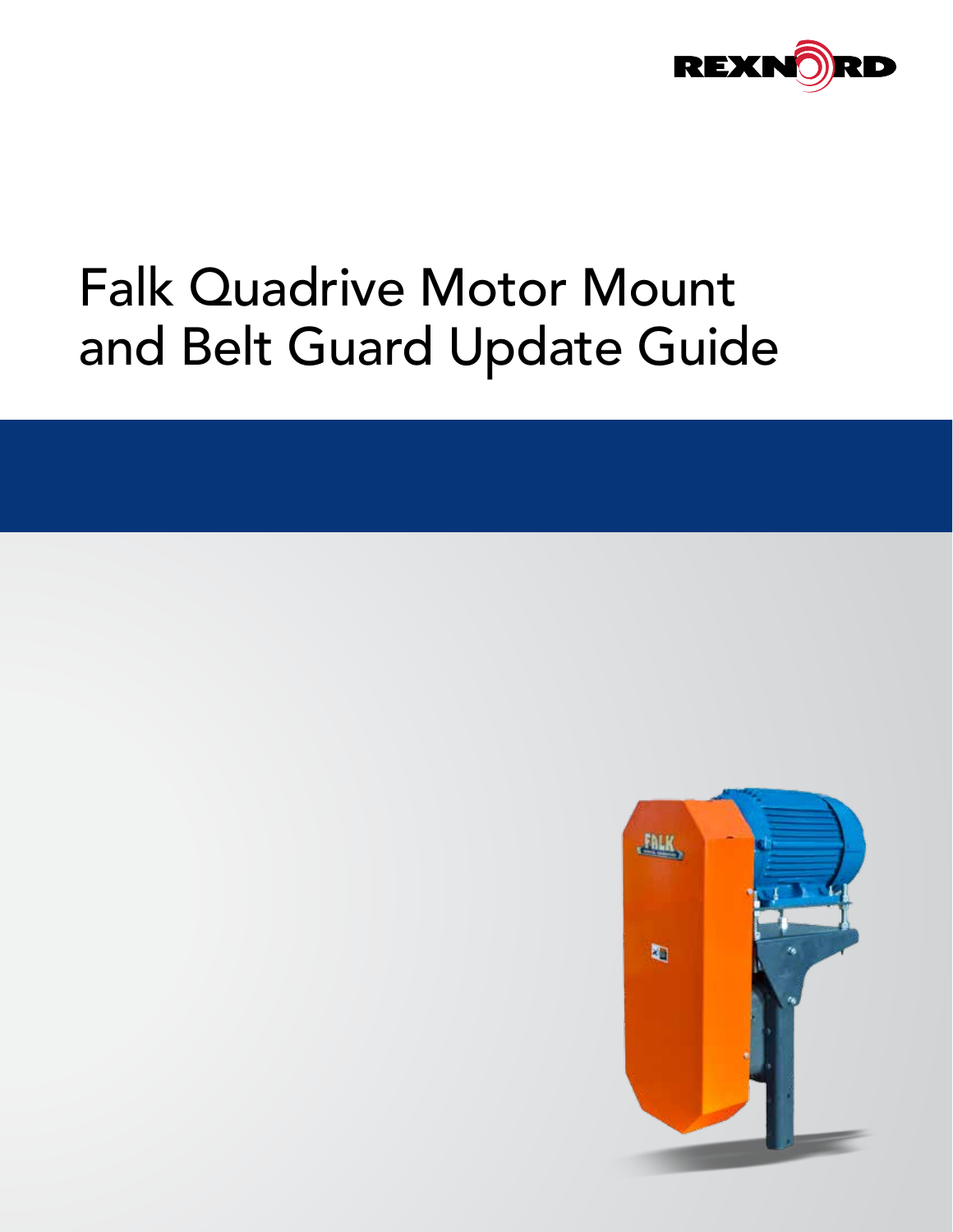| <b>Unit</b> | <b>NEMA Frame Size</b> |         |                          |                   |                 |         |  |
|-------------|------------------------|---------|--------------------------|-------------------|-----------------|---------|--|
| <b>Size</b> | 56-215                 | 254-256 | 284-286                  | 324-326           | 364-365         | 404-405 |  |
| 5107        | 7708118                | -       | $\overline{\phantom{0}}$ |                   | -               |         |  |
| 5115        | 7708120                | 7708122 | $\overline{\phantom{m}}$ | $\qquad \qquad -$ | $\qquad \qquad$ |         |  |
| 5203        | 7708124                | 7708126 | 7708126                  | -                 | -               |         |  |
| 5207        | 7708127                | 7708128 | 7708128                  | 7708129           | -               | -       |  |
| 5215        | 7708130                | 7708131 | 7708131                  | 7708132           | 7708132         |         |  |
| 5307        | 7708133                | 7708134 | 7708134                  | 7708135           | 7708135         | 7708136 |  |
| 5315        | 7708133                | 7708134 | 7708134                  | 7708135           | 7708135         | 7708136 |  |

## I have a new application and I need a motor mount...

## I am already buying a motor mount, what is my new part number?

| Unit        | If you were buying this |             | now you will buy this: |                    |  |
|-------------|-------------------------|-------------|------------------------|--------------------|--|
| <b>Size</b> | <b>Description</b>      | Part Number | <b>Description</b>     | <b>Part Number</b> |  |
| 5107        | MM5107J-1               | 738714      | MM5107J-1              | 7708118            |  |
| 5115        | MM5115J-1               | 738715      | MM5115J-1              | 7708120            |  |
| 5115        | MM5115J-2               | 786773      | MM5115J-2              | 7708122            |  |
| 5203        | MM5203J-1               | 738716      | MM5203J-1              | 7708124            |  |
| 5203        | MM5203J-2               | 786108      | MM5203J-2              | 7708126            |  |
| 5207        | MM5207J-1               | 738718      | MM5207J-1              | 7708127            |  |
| 5207        | MM5207J-2               | 786176      | MM5207J-2              | 7708128            |  |
| 5207        | MM5207J-2               | 786176      | MM5207J-3              | 7708129            |  |
| 5215        | MM5215J-1               | 738720      | MM5215J-1              | 7708130            |  |
| 5215        | MM5215J-2               | 786261      | MM5215J-2              | 7708131            |  |
| 5215        | MM5215J-2               | 786261      | MM5215J-3              | 7708132            |  |
| 5307        | MM5307J-1               | 738468      | MM5307J-1              | 7708133            |  |
| 5307        | MM5307J-2               | 786373      | MM5307J-2              | 7708134            |  |
| 5307        | MM5307J-2               | 786373      | MM5307J-3              | 7708135            |  |
| 5307        | MM5307J-2               | 786373      | MM5307J-4              | 7708136            |  |
| 5315        | MM5315J-1               | 738468      | MM5315J-1              | 7708133            |  |
| 5315        | MM5315J-2               | 786373      | MM5315J-2              | 7708134            |  |
| 5315        | MM5315J-2               | 786373      | MM5315J-3              | 7708135            |  |
| 5315        | MM5315J-2               | 786373      | MM5315J-4              | 7708136            |  |

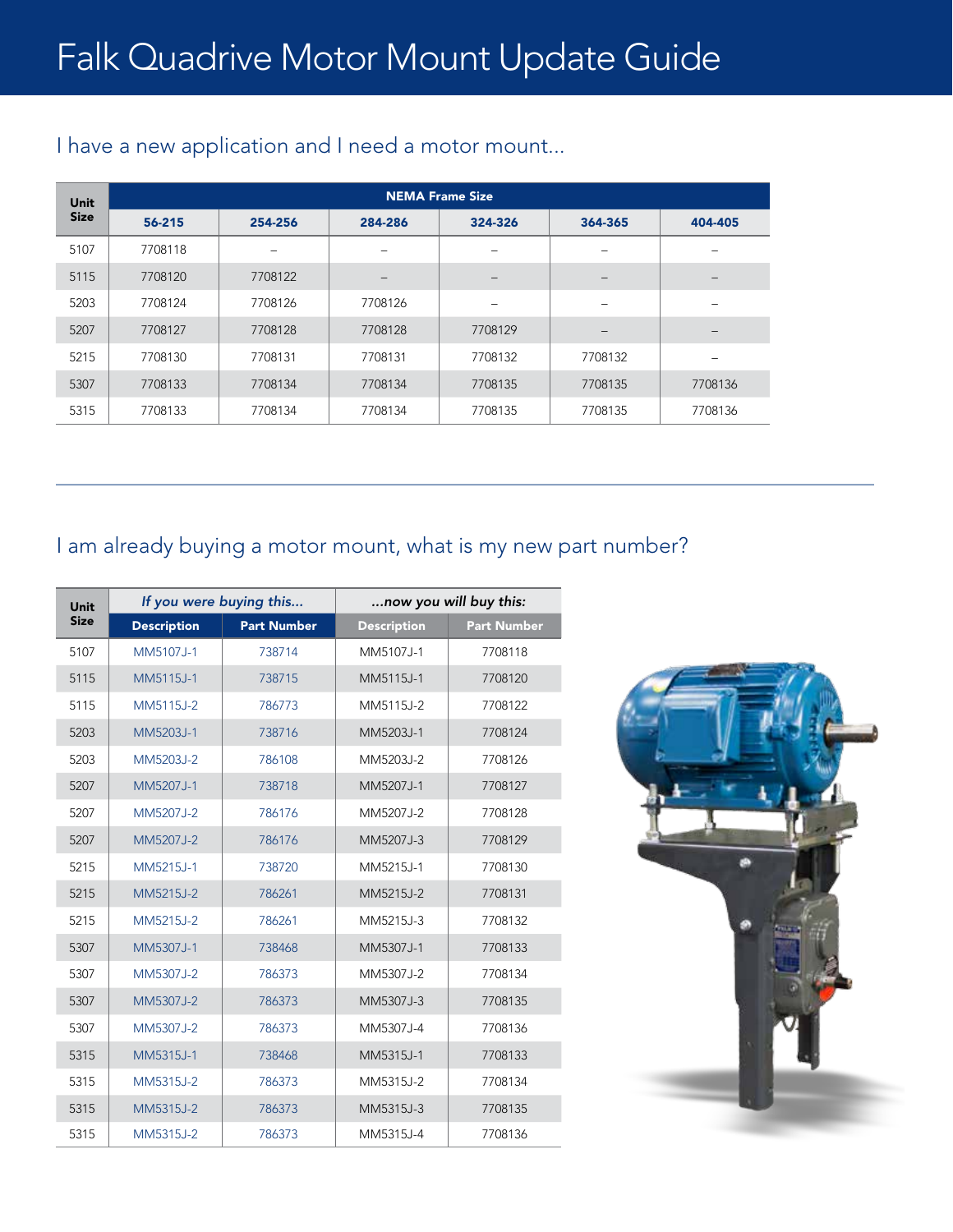## I have a new application and need a belt guard...

#### Selecting a Belt Guard Normally

- 1. Determine the unit to be used
- 2. Determine the mounting height (CSML)
- 3. Determine the NEMA motor frame size
- 4. Determine the maximum sheave diameter (<11" or <17")

| 5107       |              |                |                          |  |  |  |
|------------|--------------|----------------|--------------------------|--|--|--|
| Height     | <b>Motor</b> | Sheave $< 11"$ | Sheave $< 17"$           |  |  |  |
|            | 56-215       | 28             | $\overline{\phantom{a}}$ |  |  |  |
| <b>SML</b> | 56-215       | 36N            | 36W                      |  |  |  |

| 5115   |              |                |                |  |  |
|--------|--------------|----------------|----------------|--|--|
| Height | <b>Motor</b> | Sheave $< 11"$ | Sheave $< 17"$ |  |  |
| C      | 56-184       | 28             |                |  |  |
| C      | 213-256      | 36N            | 36W            |  |  |
| S      | 56-256       | 36N            | 36W            |  |  |
| M      | 56-215       | 36N            | 42W            |  |  |
| M      | 254-256      | 42N            | 42W            |  |  |
|        | 56-215       | 42N            | 42W            |  |  |
|        | 254-256      | 48N            | 48W            |  |  |

| 5203          |              |                |                |  |  |
|---------------|--------------|----------------|----------------|--|--|
| <b>Height</b> | <b>Motor</b> | Sheave $< 11"$ | Sheave $< 17"$ |  |  |
| C             | 56-184       | 28             |                |  |  |
| С             | 213-286      | 36N            | 36W            |  |  |
| S             | 56-215       | 36N            | 36W            |  |  |
| S             | 254-256      | 36N            | 42W            |  |  |
| S             | 284-286      | 42N            | 42W            |  |  |
| M             | 56-145       | 36N            | 42W            |  |  |
| M             | 182-286      | 42N            | 42W            |  |  |
|               | 56-145       | 42N            | 42W            |  |  |
|               | 182-215      | 42N            | 48W            |  |  |
|               | 254-286      | 48N            | 48W            |  |  |

| 5207   |              |                 |                |  |  |
|--------|--------------|-----------------|----------------|--|--|
| Height | <b>Motor</b> | Sheave $< 11$ " | Sheave $< 17"$ |  |  |
| S      | 56-184       | 36N             | 36W            |  |  |
| S      | 213-256      | 36N             | 42W            |  |  |
| S      | 284-326      | 42N             | 42W            |  |  |
| M      | 56-145       | 36N             | 42W            |  |  |
| M      | 182-256      | 42N             | 42W            |  |  |
| M      | 284-326      | 42N             | 48W            |  |  |
|        | 56-184       | 42N             | 48W            |  |  |
|        | 213-326      | 48N             | 48W            |  |  |

| 5215   |              |                 |                |  |  |
|--------|--------------|-----------------|----------------|--|--|
| Height | <b>Motor</b> | Sheave $< 11$ " | Sheave $< 17"$ |  |  |
| S      | 56-215       | 36N             | 42W            |  |  |
| S      | 254-326      | 42N             | 42W            |  |  |
| S      | 364-365      | 42N             | 48W            |  |  |
| M      | 56-145       | 42N             | 42W            |  |  |
| Μ      | 182-215      | 42N             | 48W            |  |  |
| M      | 254-365      | 48N             | 48W            |  |  |
|        | 56-215       | 48N             | 48W            |  |  |
|        | 254-256      | 48N             | 54             |  |  |
|        | 284-365      |                 | 54             |  |  |

| 5307 or 5315 |              |                |                |  |  |
|--------------|--------------|----------------|----------------|--|--|
| Height       | <b>Motor</b> | Sheave $< 11"$ | Sheave $< 17"$ |  |  |
| S            | 56-215       | 42N            | 42W            |  |  |
| S            | 254-286      | 42N            | 48W            |  |  |
| S            | 324-405      | 48N            | 48W            |  |  |
| M            | 56-145       | 42N            | 48W            |  |  |
| M            | 182-286      | 48N            | 48W            |  |  |
| M            | 324-405      | 48N            | 54             |  |  |
|              | 56-215       | 48N            | 54             |  |  |
|              | 254-405      |                | 54             |  |  |

#### Unit Height:

See document [371-110 Falk Quadrive](http://www.rexnord.com/ContentItems/TechLibrary/Documents/377-115_Manual)  [Shaft-Mounted Drives Catalog](http://www.rexnord.com/ContentItems/TechLibrary/Documents/377-115_Manual) for maximum and minimum shaft center dimensions for each mounting height and unit size.



Compact (C) **Small (S)** Small (S) **Medium (M)** Large (L) Large (L)